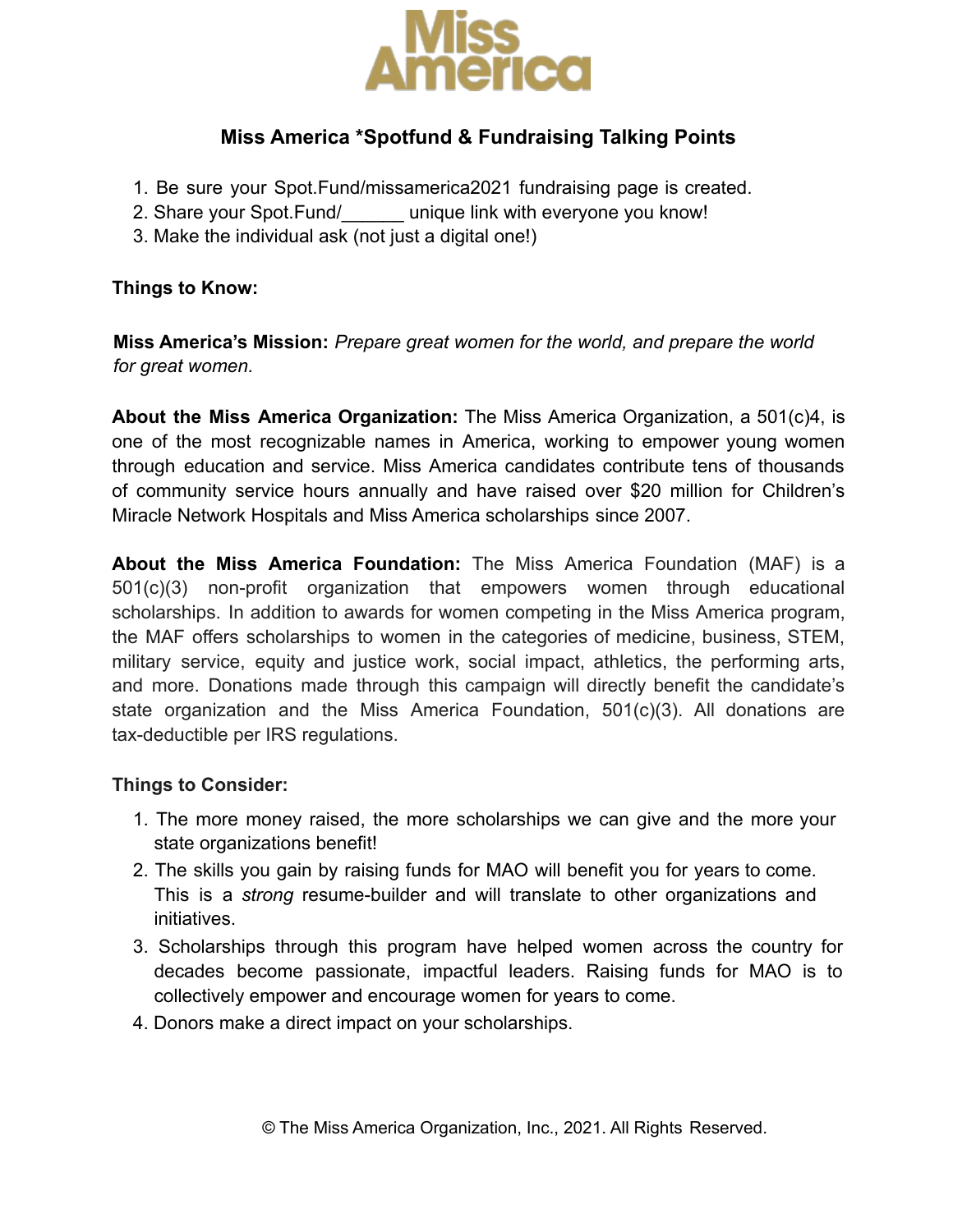

### *How do I open a conversation with donors?*

**Donors want to know why you're personally invested in Miss America. Remember, many people think that participating in Miss America is simply doing a** *pageant.* **As we know, it's so much more! Begin the conversation by sharing what got you involved, how you have benefitted so far, and why you're still here.**

### **Example:**

"I got involved in the Miss America Organization because my dance teacher suggested it! Once I began participating, I learned that it was about so much more than being on stage. Being a part of this organization has encouraged me to be the best version of myself. I've gained public speaking skills, built my confidence, grown my professional network, and so much more. Most importantly, I've found an avenue to shine a light on my social impact initiative Alzheimer's Awareness. This year, I have worked with the Alzheimer's Association and the Alzheimer's Foundation of America to raise awareness and lobby my state legislators."

# *Why should they fund Miss America Scholarships?*

**How have you benefited from scholarships through Miss America? Whether you've won \$100,000 or \$500, the scholarships are beneficial in** *combination* **with other life skills and professional development opportunities. How can you share what you have gained most from competing?**

### **Example:**

"The Miss America Organization makes available over \$5 million dollars in cash scholarships a year across the country. In addition, there are millions of dollars made available to candidates through in-kind scholarships as well. Here in \*insert state\*, we're grateful to have the support of \*insert school\* as one of our in-kind donors.

The best part about competing is that you don't have to win to earn scholarships. Candidates in every competition are eligible! So far, I have earned \$4,500 through competing. I am using this to pursue my Bachelor's in Communication from \*insert school<sup>\*</sup>/ I am using my MAO scholarship to pay back my student loans."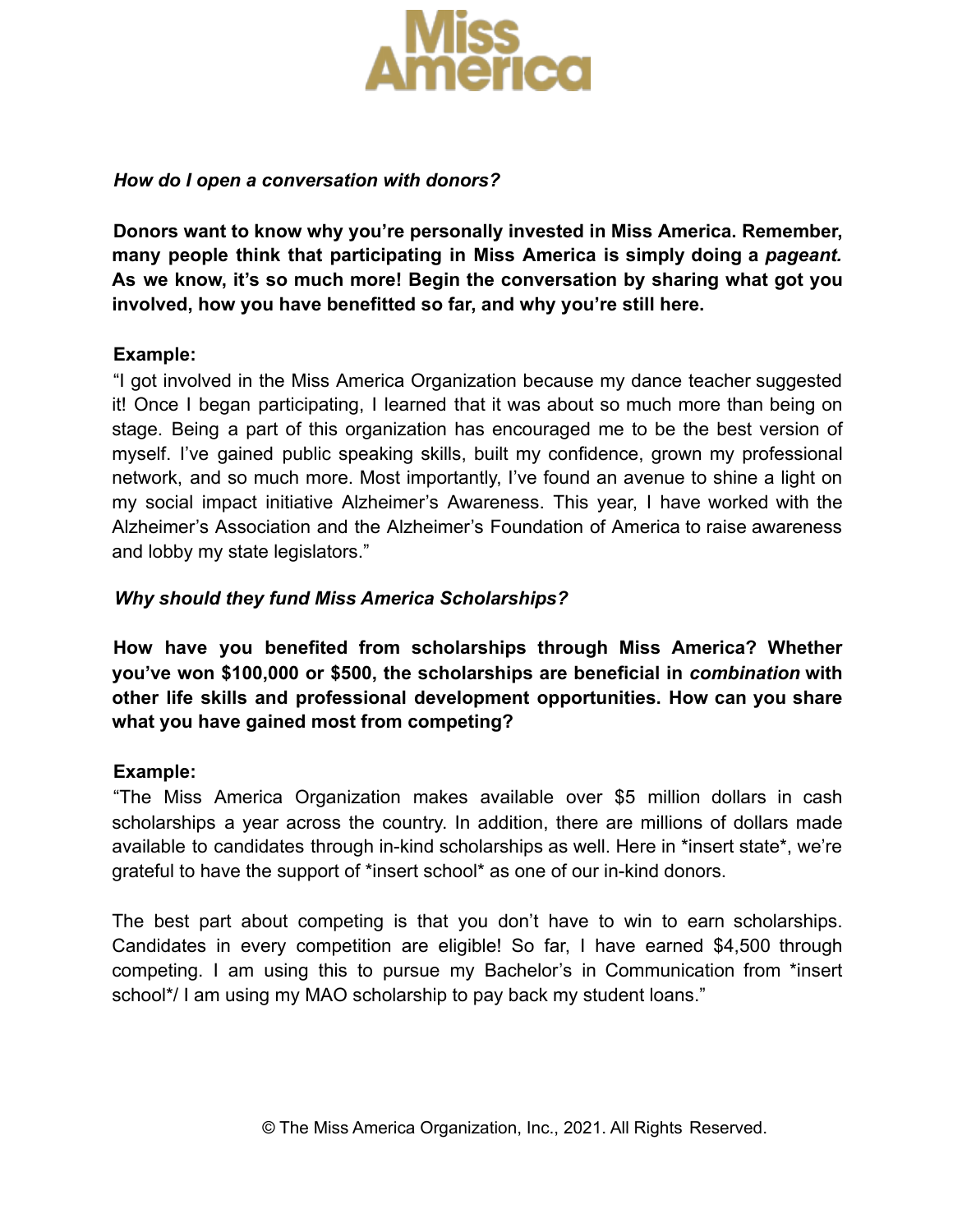

#### **How do you make the ask?**

## **The answer is** *always* **no...unless you ask. BUT, you cannot simply rely on social media posts or digital efforts. Make it personal. More often than not, people are willing to give if they receive a personalized ask. It's as simple as that.**

(Pro-tip: Always OVER-ask. Do you need to raise \$100? Ask for \$150. Donors will likely meet you at a lower point than you've asked for and that will be closer to your desired dollar amount. This will help you reach your goal faster.

#### **Example:**

"Thank you for letting me share why I'm involved in Miss America and how the scholarships have impacted me. Will you help us further our mission by making a \$100 donation today?"

Other phrases that are appropriate:

"Would you be willing to support women's scholarships with a \$100 donation?" "Are you interested in investing in women's education with a \$150 donation today?"

#### **Fundraising Ideas and Suggestions:**

- Practice with friends and family before making an ask.
- Be confident in your approach.
- Create a list of 25 contacts that could be potential donors and reach out to them one-on-one.
- Use your talent to raise funds. Can you teach a master class or give a lecture for small donations? Usually, \$15/class is a reasonable ask.